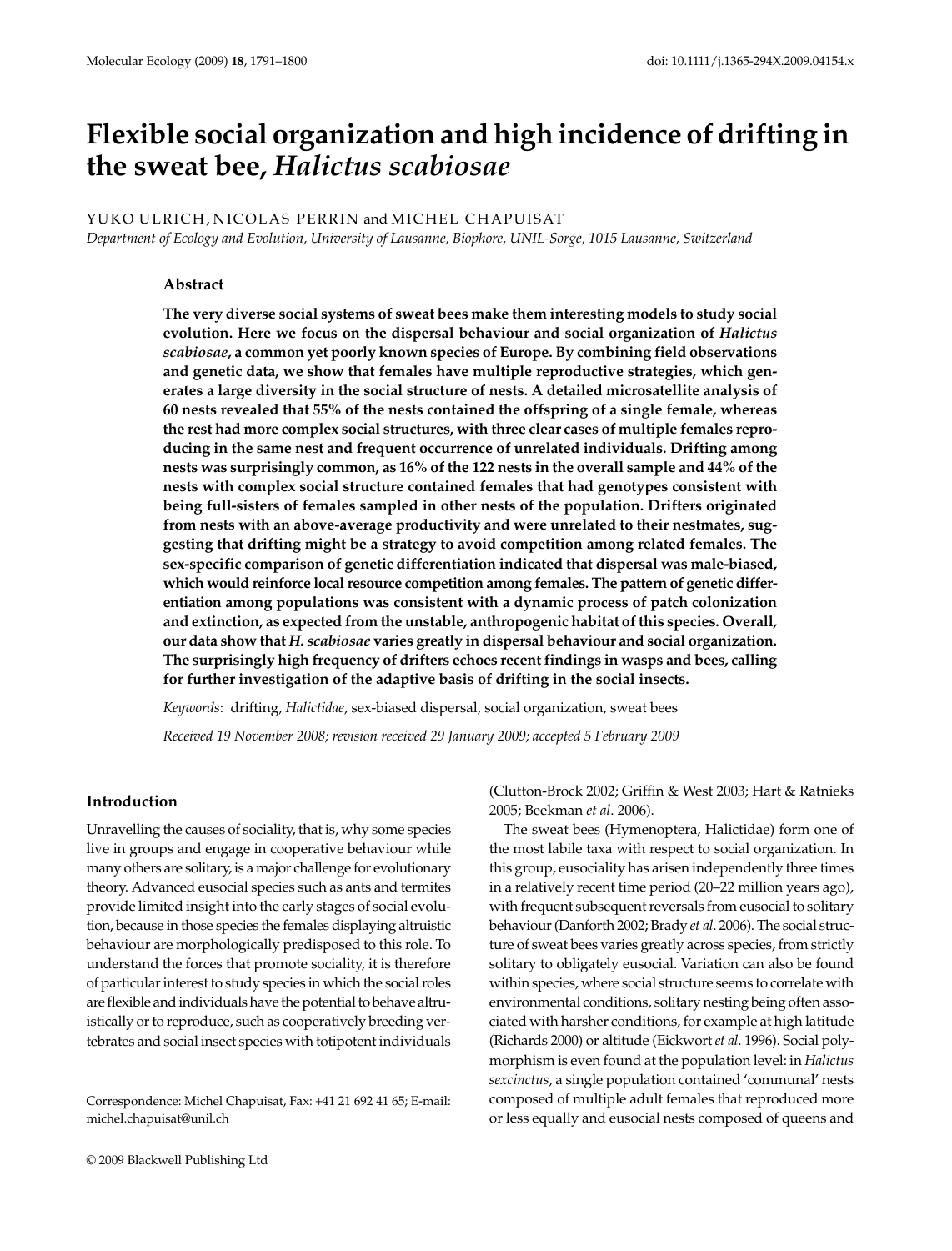their nonreproducing worker daughters (Richards *et al*. 2003). Similarly, in the first summer brood of *Halictus rubicundus*, some females stay and work in the natal nest while many others mate, diapause and found their own nest the following year (Yanega 1988). Because of this variation in cooperative nesting behaviour and social organization, halictine bees are commonly viewed as ideal model systems to study the conditions favouring the evolution of reproductive altruism and sociality (Packer & Owen 1994; Schwarz *et al*. 2007).

*Halictus scabiosae* is a common ground-nesting halictine bee of Central and southern Europe. Nests are generally clustered on well-delimited patches of suitable habitat, mainly in anthropogenic sites or recently disturbed areas. The life cycle is annual and begins in spring when mated females emerge from hibernation and start provisioning their nests. Two broods are produced during summer. The first one is almost exclusively composed of females, an unknown proportion of which act as nonreproducing helpers in their natal nest. The second brood is composed of slightly larger females and males in similar proportions (Plateaux-Quénu 1972).

The social organization of *H. scabiosae* is poorly known, but earlier observations of very few nests suggest that there might be some variation in social structure over time and geographical location (Batra 1966; Knerer & Plateaux-Quénu 1967). Several females often jointly founded nests in a population located in southwestern France (Knerer & Plateaux-Quénu 1966, 1967). One foundress became the dominant egg-layer, while the other subordinate females turned into foraging helpers. The main foundress gradually chased away her helpers, so that by the emergence of the first brood of females in summer, the nest had apparently become monogynous (i.e. with a single queen). In contrast, no clear relationship between behaviour, size and reproductive status was found when examining individuals sampled in summer from seven nests in a population near Geneva in Switzerland (Batra 1966). Moreover, some nests contained more than one individual with active ovaries and foragers were often mated, suggesting a polygynous social structure. These old observations suggest some interesting variation in reproductive behaviour, which calls for a molecular analysis of the genetic structure of nests to clarify the social organization and reproductive roles in this species (Ross 2001).

In this study, we investigated the life cycle, breeding system and dispersal of *H. scabiosae*. First, we observed the dynamics of nest founding and brood emergence in the field. Second, we used microsatellite markers to investigate the social organization of nests, paying special attention to the number of breeders, genetic relationship between these breeders and presence of unrelated, nonreproducing drifters. Third, we studied the genetic structure of the populations and inferred patterns of sex-specific dispersal. These data will further our understanding of the evolution of flexible reproductive and dispersal strategies in halictine bees.

## **Materials and methods**

#### *Field monitoring and sampling*

We studied eight *Halictus scabiosae* populations located around Lausanne University, Switzerland, during spring and summer 2006 (Fig. S1 and Table S1, Supporting information). All populations were situated in anthropogenic habitat, including a paved path, slopes of mounds adjoining parking areas, a construction site and a public garden flowerbed. The distance between populations ranged between 200 m and 4.5 km (Fig. S1). The distance between nests within populations ranged between 3 cm and 21 m. Population positions were determined with a global positioning system (GPS, Garmin, precision  $\pm 2$  m). Nests within populations were precisely mapped with a metric tape. Nests were marked with numbered nails in the field.

To study the dynamics of nest founding, we monitored one population between 4 May and 15 August 2006. This population consisted of 42 nests clustered in a well-delimited area of approximately  $2 \times 2$  m. Bees were collected at nest entrance with cone-shaped, net covered emergence traps. All females were marked with a three-colour code on the thorax, using a queen holder and enamel paint from a professional beekeeper marking kit. Similar marking had no perceptible effect on survival or behaviour in other species of the same genus (Yanega 1988, 1989; Richards *et al*. 2003). We recorded nest visits by individual females for 1 to 2 h per day over 38 days, usually in the morning when foraging activity was high.

To investigate the genetic structure and social organization of nests, we sampled 424 females and 58 males from eight populations for genetic and morphometric analyses (Tables S1 and S3, Supporting information). All individuals were captured at nest entrance between 25 July and 19 September, except seven females and one male that were caught during flight. Among the 122 sampled nests, there were 52 nests in which only one female was captured and 70 in which two or more females were captured. In 10 nests of the latter category, the time interval between the sampling of unrelated bees was greater than 12 days, so that the captured individuals may have occupied the nest successively, rather than together. To avoid incorrectly inferring polygyny in such cases, these 10 nests were excluded from the analyses of nestmate relatedness. In comparison, the mean (± standard deviation) time interval between successive captures was 3.01 ( $\pm$  5.7) days for the 60 nests in which multiple females were captured and which were included in the analysis of nestmate relatedness.

Females were dissected and their degree of ovary activation was scored as: 0 (both ovaries thin and containing no developed oocytes), 0.5 (one ovary thick on less than half of its full length), 1 (one ovary thick on its full length or two ovaries thick on less than half of their length), 1.5 (one ovary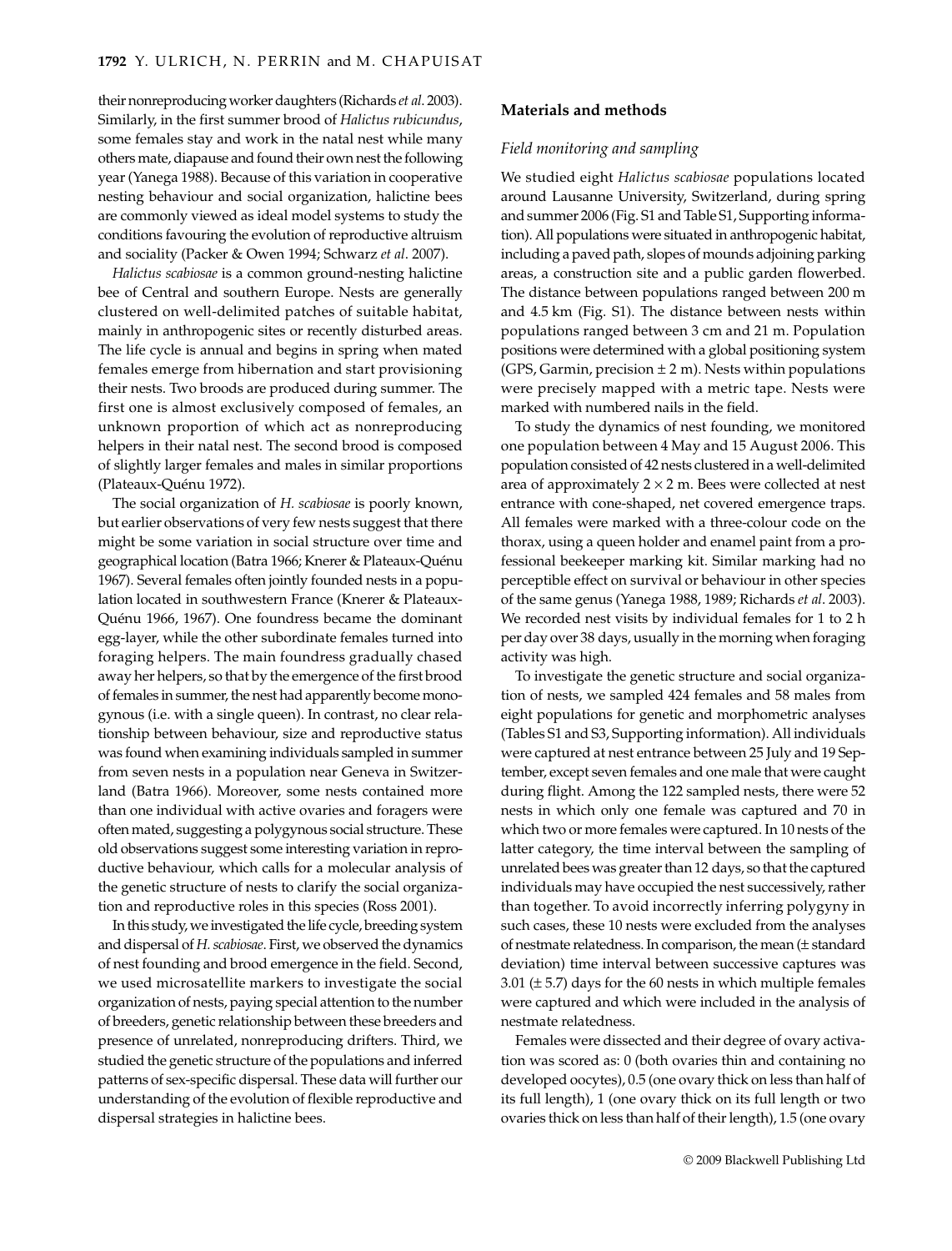thick on its full length, the other on less than half of its length) or 2 (both ovaries thick on their full length).

*DNA isolation and microsatellite analysis*

DNA was extracted from three crushed legs of each individual in 250 μL of 5% Chelex (Sigma-Aldrich) and heated at 90 °C for 20 min (Chapuisat *et al*. 2004). We tested 38 microsatellite primer pairs coming from three halictid bee species: LHMS1, LHMS2, LHMS3, LHMS4, LHMS5, LHMS6, LHMS10, LHMS14, LHMS17 and LHMS18 that were developed for *Lasioglossum hemichalceum* (Kukuk *et al*. 2002), CT9, CT12, CT20, CT23 and CT24 that we designed from microsatellite sequences of *L. hemichalceum* available in GenBank (GenBank Accession nos AY823979–AY823983), mala01 mala04, mala06, mala07, mala09, mala10, LM11, LM20 and LM27 that were developed for *Lasioglossum malachurum* (Paxton *et al*. 2003) and rub02, rub04, rub06, rub30, rub35, rub37b, rub55, rub59, rub60, rub61, rub72, rub73, rub77 and rub80 that were developed for *Halictus rubicundus* (Soro & Paxton 2009).

The 11 following primer pairs amplified polymorphic fragments in *H. scabiosae*: LHMS10, rub02, rub06, rub35, rub37b, rub55, rub59, rub60, rub72, rub 73 and rub80. These 11 loci were analysed in three multiplex polymerase chain reactions (PCR). The first PCR contained 1 μL of the extraction supernatant, 0.2 μm of primers rub80 and rub73, 0.1 μm of primers LHMS10, 1.7 μm of primers rub02, 200 μm of each dNTP, 2 mm  $MgCl<sub>2</sub>$ , 1× QIAGEN PCR buffer, 1× QIA-GEN Q solution and 0.5 U of QIAGEN thermostable *Taq* DNA polymerase for a final volume of 10 μL. The second PCR contained 2 μL of the extraction supernatant, 1.3 μm of primers rub72, 3 μm of primers rub06, 2.7 μm of primers rub37b, 200 μm of each dNTP, 2 mm  $MgCl<sub>2</sub>$ , 1× QIAGEN PCR buffer, 1× QIAGEN Q solution and 0.5 U of *Taq* DNA polymerase for a final volume of 10 μL. The third PCR contained 2 μL of the extraction supernatant, 2 μm of primers rub35, 2.5 μm of primers rub59, 1.5 μm of primers rub60,  $3 \mu$ M of primers rub 55, 200 μm of each dNTP, 2 mm MgCl<sub>2</sub>, 1× QIAGEN PCR buffer, 1× QIAGEN Q solution and 0.5 U of *Taq* DNA polymerase for a final volume of 10 μL. Amplifications were carried out on GeneAmp PCR Systems 2700 or 2900 (PerkinElmer) with the following thermal profiles: initial denaturation of 2 min at 94 °C, followed by 35 cycles (first PCR) or 45 cycles (second and third PCRs) of 45 s at 94 °C, 45 s at 55 °C and 1 min at 72 °C, and a final extension of 5 min at 72 °C. Primers were labelled with HEX, NED and FAM fluorescent dyes (Table 1). Amplification products of the second and third PCRs were mixed in proportions 4:3 and analysed separately from products of the first PCR on an ABI PRISM 3100 sequencer (Applied Biosystems). Alleles were scored with GeneMapper software version 4.0. We retyped a few individuals for which multiple loci did not amplify in the first run.

**Table 1** Genetic diversity of microsatellite markers in *Halictus scabiosae*

| Locus             | Dye        | NА | $F_{\rm IS}$ | P-value | $H_{\rm F}$ |  |
|-------------------|------------|----|--------------|---------|-------------|--|
| rub80             | NED        | 17 | $-0.019$     | 0.711   | 0.74        |  |
| rub73             | FAM        | 7  | $-0.020$     | 0.679   | 0.73        |  |
| LHMS10            | FAM        | 5  | 0.182        | 0.001   | 0.63        |  |
| rub <sub>02</sub> | <b>HEX</b> | 6  | 0.092        | 0.126   | 0.55        |  |
| rub06             | <b>HEX</b> | 23 | $-0.070$     | 0.996   | 0.87        |  |
| rub72             | <b>HEX</b> | 11 | $-0.102$     | 0.999   | 0.85        |  |
| rub60             | <b>NED</b> | 19 | $-0.059$     | 0.983   | 0.89        |  |
| rub <sub>59</sub> | FAM        | 13 | 0.007        | 0.484   | 0.82        |  |
| rub35             | <b>NED</b> | 24 | 0.002        | 0.525   | 0.90        |  |
| rub37b            | <b>HEX</b> | 12 | 0.169        | 0.000   | 0.69        |  |
| rub55             | FAM        | 35 | 0.061        | 0.032   | 0.92        |  |
| Overall           |            | 16 | 0.014        | 0.125   | 0.78        |  |

The fluorescent dye used to label primers, number of alleles  $(N_A)$ , Weir and Cockerham estimation of  $F_{\text{IS}}$  with its associated  $P$  value and genetic diversity ( $H<sub>E</sub>$ ) are presented.

#### *Genetic data analysis*

Genetic diversity  $H_{\rm E}$  and Weir & Cockerham's (1984) inbreeding coefficient  $F_{IS}$  were estimated for each locus and over all loci using one female per nest to avoid bias due to the nonindependence of individuals from the same nest. Departure from Hardy–Weinberg expectations (i.e. the probability that  $F_{\text{IS}}$  was significantly greater than zero) was tested for each locus using the randomization procedure implemented in the computer program FSTAT 2.9.4 (Goudet 1995). Linkage disequilibrium for all pairs of loci in each population was tested using the same program.

We estimated the genetic relatedness *r* among female nestmates using the algorithm of Queller & Goodnight (1989), as implemented in the computer program Relatedness 5.0.8. Genetic relatedness within nests was estimated relative to the total sample using allele frequencies of all males and females, weighing nests equally. Standard errors and 95% confidence intervals of *r* were obtained by jackknifing across loci.

Specific pedigree relationships were determined by carefully examining the genotype arrays in each nest, and were further tested with the likelihood approach implemented in the computer program Kinship 1.3.1 (Goodnight & Queller 1999). Groups of full-sisters within nests were identified by inspection of genotypes. This identification was confirmed by calculating the likelihood that pairs of females were fullsisters ( $r = 0.75$ ) rather than half-sisters ( $r = 0.25$ , which is more conservative than using  $r = 0$ ). To identify full-sisters collected in different nests, we also applied this procedure to all possible pairs of females within a population.

We inferred the genotype of queens and their mates from the genotypes in groups of sisters. These sisterhoods had been reliably identified from their multi-loci genotypes as described above. In a group of full-sisters from a haplo-diploid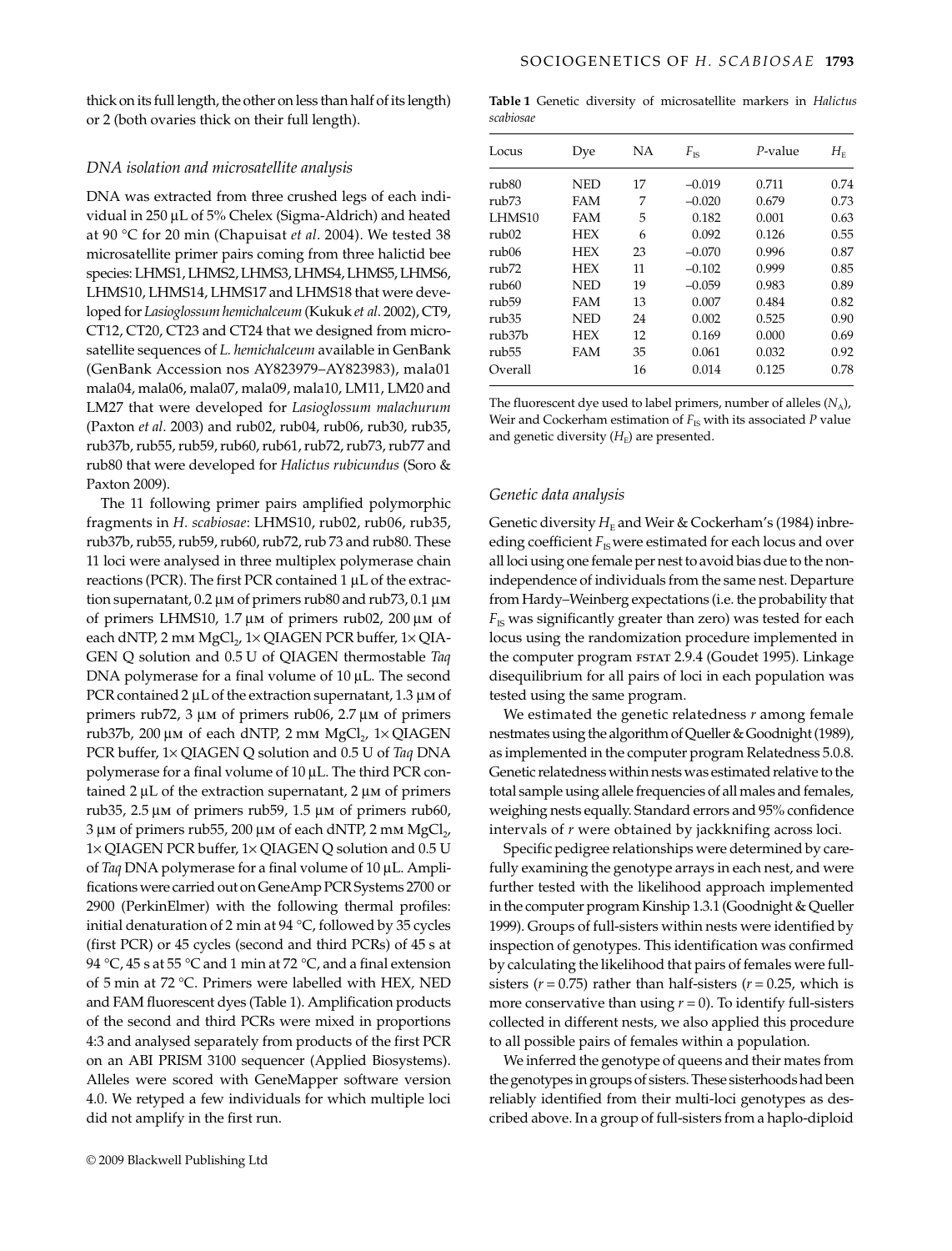species, a maximum of three alleles is found at each locus. Indeed, the allele carried by the queen's haploid mate must be shared by all sisters, and at most two additional alleles can come from the diploid queen. The maternal origin of alleles was further checked by comparison with the haploid genotypes of male offspring, when available. The parental genotypes could not be inferred when the number of females per sisterhood was low and all females had the same homozygous genotype, or when all females had the same heterozygous genotype at a locus. We estimated the mean relatedness between queens and their mates relative to the whole sample with the program Relatedness 5.0.8. We calculated the corresponding inbreeding coefficient  $F_{IT}$ with the program FSTAT 2.9.4, using one randomly selected female per nest.

Our data set comprises three hierarchical levels: individuals within nests, nests within populations and populations within the entire sample. To measure genetic differentiation between populations, we therefore applied a three-level hierarchical *F-*analysis of variance that included the individual, nest and population levels, using the computer package HierFSTAT (Goudet 2005). We tested if *F*<sub>ST</sub> coefficients among populations were significantly greater than zero by permuting nests among populations. We investigated whether there was isolation by distance (a positive correlation between geographical distance and genetic differentiation among populations) with a Mantel test. For this test, we calculated  $F_{ST}$ between pairs of populations and tested the significance of the matrix correlation between  $F_{ST}/(1 - F_{ST})$  and the logarithm of geographical distances with 5000 permutations of rows and columns, as implemented in the program FSTAT 2.9.4.

If dispersal is sex biased,  $F_{ST}$  is expected to be higher in the philopatric sex after the dispersal event (Goudet *et al*. 2002). We tested for sex-biased dispersal using the inferred genotypes of queens and their mates, which correspond to 'post-dispersal' females and males that successfully reproduced. Only the parental generation was included in the analysis. We estimated the  $F_{ST}$  for queen and father groups in separate analyses, and for each sex we tested if there was genetic differentiation among populations with 5000 randomizations, using the program FSTAT 2.9.4. To investigate whether dispersal was sex biased, we calculated the difference between male and female  $F_{ST}$  and tested the significance of this value by performing a one-sided test with 10 000 randomizations and females set as the philopatric sex, as has been suggested from behavioural observations in several halictine species (Kukuk & Decelles 1986; Yanega 1990; Potts & Willmer 1998).

In male-haploid female-diploid species, a higher  $F_{ST}$  for females than for males conservatively indicates that dispersal is male biased. This is because a higher co-ancestry is expected among males than among females when both sexes disperse equally. Indeed, two genes sampled from two different males are necessarily inherited maternally, so there is always a non-zero probability that the two lineages coalesce in the parental generation (effective when the two males are brothers). By contrast, genes sampled from two females were inherited in only half of the cases from the same-sex parents (i.e. both maternally or both paternally), which halves the probability of coalescence in the parental generation. A higher co-ancestry among diploid females than among haploid males is therefore a strong indication of male-biased dispersal, as the reverse pattern is expected when both sexes disperse equally.

#### **Results**

#### *Field monitoring*

The monitoring of one population during the early stage of the breeding season revealed two important aspects of the nesting biology of *Halictus scabiosae*. First, pleometrosis (joint nest founding by multiple females) appeared to be fairly common, as 13 out of the 42 monitored nests (31%) were occupied by two to four foundresses. This number is a minimum estimate, as some individuals might have remained undetected. Second, the beginning of the breeding season is characterized by high rates of nest failure and foundress movement. Only three out of the 42 monitored nests produced new females in summer. As many as 53% of the 99 females that we marked individually were observed only once, on the day of marking. These single captures occurred mostly in May, suggesting that foundresses move a lot or have a high mortality shortly after emerging from hibernation. It is possible that disturbance due to marking has increased the rate of nest failure. However, 42% to 73% of the nests appeared to be unoccupied in three other populations in which bees had not been marked, which further points at high failure rates during colony foundation. In the population where we marked the foundresses, 17% of the marked females were captured in more than one nest. All but one of those females were first captured before 1 June (i.e. before the emergence of new offspring). In contrast, 25% of the marked females were captured multiple times in the same nest, mostly in July.

In total, we succeeded in dissecting 394 (out of 424) females from 112 (out of 122) nests that were sampled between the end of July and September (Tables S1 and S3). Overall, 73 (19%) of these females had active ovaries, suggesting that they had been or were close to laying eggs. We dissected several females in 66 nests (median  $=$  4, maximum  $=$  12). Out of these 66 nests, 17 nests (26%) contained more than one female with active ovaries (median  $= 2$ , maximum  $= 5$ ).

#### *Microsatellites*

The 11 microsatellite markers were highly variable, with an average of 16 alleles and a mean expected heterozygosity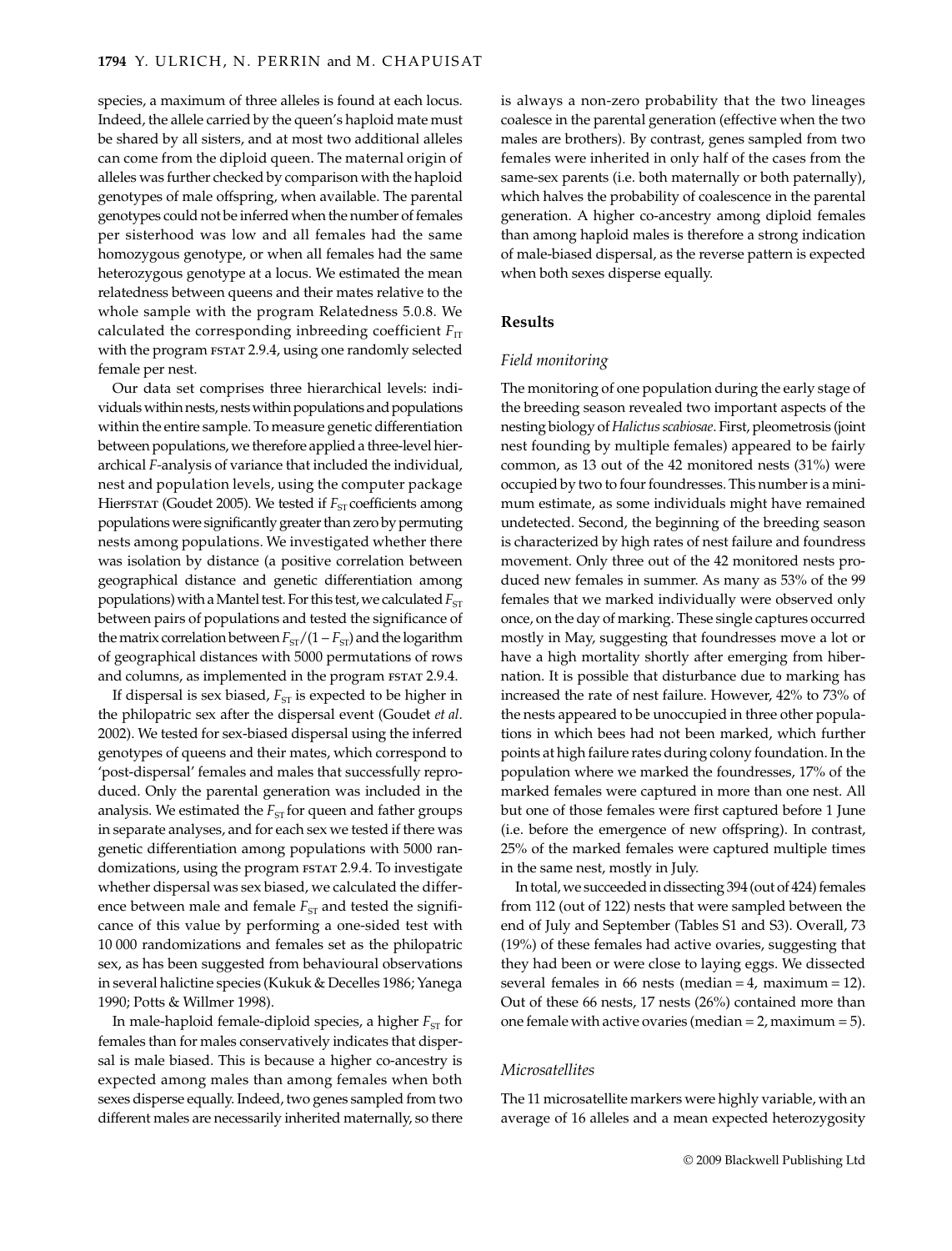**Table 2** Sampling size and social structure for the 122 nests sampled in summer

| Sample                                 | No. of nests | Social structure                         |  |  |
|----------------------------------------|--------------|------------------------------------------|--|--|
| Only one female                        | 52           | NΑ                                       |  |  |
| Females separated by more than 12 days | 10           | ΝA                                       |  |  |
| Multiple nestmates                     | 33           | One singly mated queen and her offspring |  |  |
| Multiple nestmates                     | 27           | Multiple breeders and/or drifters        |  |  |



**Fig. 1** Distribution of relatedness estimates among nestmate females for 60 nests of *Halictus scabiosae.* The social structure was inferred from the arrays of genotypes: nests with a simple social structure (grey bars) were compatible with being occupied by one singly mated queen and her daughter offspring, whereas nests with a complex social structure (black bars) had multiple breeders or drifters.

of 0.78 (Table 1). Three of the 11 microsatellites were likely to have null alleles. Indeed, rub55, rub37b and LHMS10 showed significant deviations from Hardy–Weinberg equilibrium, in sharp contrast to the eight other microsatellites (Table 1). These three markers were excluded from all population genetics analysis, but were informative for disentangling pedigree relationships and measuring within nest relatedness in the sociogenetic analyses. There was no evidence for linkage disequilibrium, except between markers rub60 and rub35 in one population.

#### *Sociogenetics*

The estimates of relatedness among female nestmates and inspection of genotype arrays revealed that the social structure varied considerably among the 60 nests for which multiple nestmate females were genotyped (Fig. 1, Table 2). In 33 of these nests (55%), the genotype arrays were consistent with one singly mated female having produced all nestmates, with at most three alleles per locus and per nest. The occurrence of single mating is bolstered by the prevalence of monoandry in other halictine bees (reviewed in Hughes *et al*. 2008a). The average relatedness between females in the nests with simple families was 0.728 (95% confidence interval 0.699–0.757; Fig. 1), which is close to the expected relatedness of 0.75 for hymenopteran full-sisters.

The remaining 27 nests (45%) had a more complex social structure, as revealed by the presence of genotypes that could not have been produced by a single reproducing female and by the significantly lower average within-nest relatedness between females (0.421, 95% confidence interval 0.361–0.481; Fig. 1). Four out of these 27 nests with complex social structures contained multiple groups of sisters. At least three of them were consistent with being polygynous (i.e. harboured multiple females that had reproduced simultaneously), whereas the fourth nest appeared to be functionally monogynous (see below; pedigrees and kinship analyses are provided in Table S2, Supporting information). A likelihood analysis of kinship permitted us to unambiguously delineate the groups of full sisters in these four nests. We could infer the genealogical relationships between groups of sisters from the genotype arrays and did not detect other relatives in any other nest, which together suggest that three of these four nests had multiple reproducing queens. Nest P75 contained two sisterhoods with two and four females whose genotype arrays were consistent with being the offspring of two full-sister queens that we did not sample (Table S2). Nest R27 also contained two sisterhoods with three and four females, but which had genotypes incompatible with being the offspring of two full-sisters, because the genotypes of the mothers did not share an allele at each locus (Table S2). Nest B27 harboured three sisterhoods. One of these sisterhoods had four females, of which two had active ovaries and genotypes consistent with being sisters of the mothers of the two other sisterhoods of three and two females, respectively (Table S2). The occurrence of multiple reproducing sisters was further confirmed by the presence of two and four males that had genotypes consistent with being the offspring of two females from the first sisterhood. Finally, nest B12 seemed to be functionally monogynous. It contained two groups of sisters that probably belonged to two generations, with three sister foundresses and the offspring of one of these foundresses (the queen). Specifically, five sisters and two males from this nest had genotypes consistent with being the offspring of one of the three sister foundresses that had fully active ovaries (Table S2).

A closer inspection of the genotype arrays and a likelihood analysis with the program Kinship jointly revealed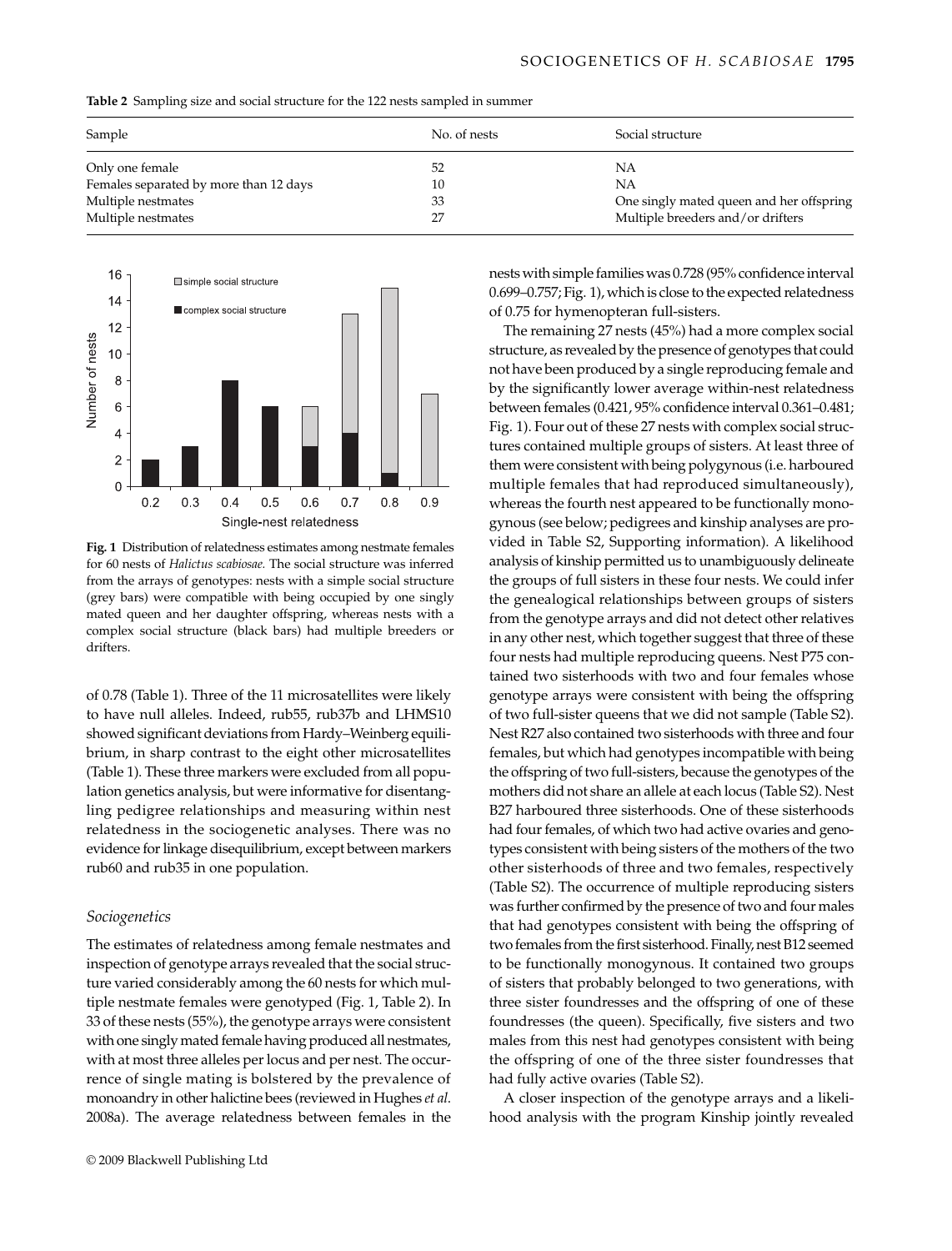that at least 20 out of the 122 nests analysed (and 12 out of the 27 nests with complex social structure) contained females originating from another nest in the population. In the analysis with the program Kinship, the likelihood ratio that drifters were full-sisters, as opposed to half-sisters, to bees in other nests had probabilities below 0.01 in all cases, and generally below 0.001. These females (*n* = 29) were unrelated to their nestmates (*r* = 0.02, 95% CI: –0.08–0.12), but had genotypes consistent with being full-sisters of the females sampled in another nest (*r* = 0.72, 95% CI: 0.67–0.77). The vast majority of foreign bees had inactive ovaries. Specifically, of the 27 foreign bees whose degree of ovary activation could be assessed, 26 had an ovary activation score of zero, and one had a score of two. The mean distance between the nests from which the foreign bees originated and the nests in which they were sampled was only 23.2 cm  $(\pm$  SE 3.9 cm,  $n = 22$ ), which contrasts with the mean internest distance of 360 cm (± SE 14 cm, *n* = 1138) within the same populations. The nests from which foreign bees originated contained significantly more females than average in the study population (mean  $= 7.1$ ,  $n = 17$  nests, versus 3.9 females per nest, *n* = 121, respectively; two-sided Mann–Whitney test: *P* < 0.001). All drifters were sampled after 15 August.

The analysis of genotypes of sisterhoods allowed us to reconstruct the genotypes of 44 queens and 46 of their mates. The mean relatedness between queens and their mates was low (*r* = 0.076, 95% CI: –0.049–0.200). In line with this finding, the inbreeding coefficient  $F_{\text{IT}}$  calculated with one random bee per nest indicated that mating occurred mainly between unrelated individuals (mean  $\pm$  SE = -0.013  $\pm$  0.013, 95%  $CI = -0.036 - 0.013$ ,  $P = 0.82$ ).

#### *Population genetics and sex-biased dispersal*

Genetic differentiation among populations was weak but significantly greater than zero ( $F_{ST}$  = 0.02, *P* = 0.01). Half of the pairwise population comparisons yielded significant  $F_{ST}$  values (Table 3). Two populations, S and J, showed significant genetic differentiation with most of the other populations.

Genetic differentiation between pairs of populations was not significantly correlated with geographical distance (correlation =  $0.21$ ,  $P = 0.28$ ). This is in part because population S, although not geographically isolated, had high pairwise  $F_{ST}$  values compared to other populations. Population S was small and had low gene diversity  $(0.65 \pm 0.05)$  relative to the mean of other populations  $(0.79 \pm 0.02)$ , which is consistent with a founder effect associated with a recent colonization event.

The  $F_{ST}$  for the reproductive queens based on inferred genotypes from sisterhoods (mean  $\pm$  SE = 0.034  $\pm$  0.011, 95% CI = 0.018–0.060, *P* < 0.001) was greater than that for their male mates  $(-0.001 \pm 0.010, 95\% \text{ CI} = -0.018 - 0.019, \text{NS})$ , and

**Table 3** Pairwise  $F_{ST}$  values between populations and their significance

|   | B        | C     | Н         |       | P     | R         | S         | т         |
|---|----------|-------|-----------|-------|-------|-----------|-----------|-----------|
| B |          | NS    | <b>NS</b> | NS    | **    | **        | <b>NS</b> | <b>NS</b> |
| C | $-0.009$ |       | <b>NS</b> | **    | NS    | <b>NS</b> | **        | ×.        |
| H | $-0.006$ | 0.000 |           | *     | NS.   | <b>NS</b> | **        | <b>NS</b> |
| I | 0.012    | 0.015 | 0.023     |       | **    | *         | **        | **        |
| P | 0.014    | 0.015 | 0.013     | 0.044 |       | *         | **        | <b>NS</b> |
| R | 0.013    | 0.013 | 0.017     | 0.043 | 0.007 |           | **        | <b>NS</b> |
| S | 0.038    | 0.052 | 0.049     | 0.081 | 0.063 | 0.083     |           | <b>NS</b> |
| T | 0.012    | 0.011 | 0.001     | 0.025 | 0.018 | 0.036     | $-0.007$  |           |
|   |          |       |           |       |       |           |           |           |

Above diagonal, \*: *P* < 0.05, \*\*: *P* < 0.01.

the test for male-biased dispersal was close to being significant  $(P = 0.078)$ . This test is however conservative in haplodiploid species (see material and methods). Hence, the fact that we found a higher co-ancestry among diploid females than among haploid males, whereas the reverse pattern is expected when both sexes disperse equally, is consistent with male-biased dispersal in our study populations.

#### **Discussion**

Sweat bees are model systems to study the evolution of sociality, because females have flexible reproductive strategies and often exhibit facultative helping behaviour (Schwarz *et al*. 2007). Our fine-scale microsatellite analysis coupled with field observations indeed revealed that females of *Halictus scabiosae* exhibit a great behavioural flexibility throughout their life cycle, which results in highly variable social organization, from simple families with one female helped by her daughters to groups of females with variable levels of relatedness and reproductive shares.

In spring, females founded nests either alone or in association with other females. Pleometrosis appeared to be common, as we observed two to four females in about one third of the nests during the beginning of the breeding season. In contrast, our genetic analysis revealed that a single female actually produced adult offspring in most of the nests, and the sharing of reproduction by multiple females was detected in only three out of 60 nests (5%). The most likely explanation for this pattern is that one of the foundresses usually becomes reproductively dominant. Dominance behaviour has indeed been reported among co-foundresses of *H. scabiosae*, with the dominant female expelling subordinates from the nest before offspring emergence (Knerer & Plateaux-Quénu 1966, 1967). This unequal partitioning of reproduction results in a prevalence of nests with simple families and high relatedness in *H. scabiosae*.

Genetic studies have documented monogyny and monoandry for several halictine bee species (Crozier *et al*. 1987; Mueller *et al*. 1994; Richards *et al*. 2005), sometimes coupled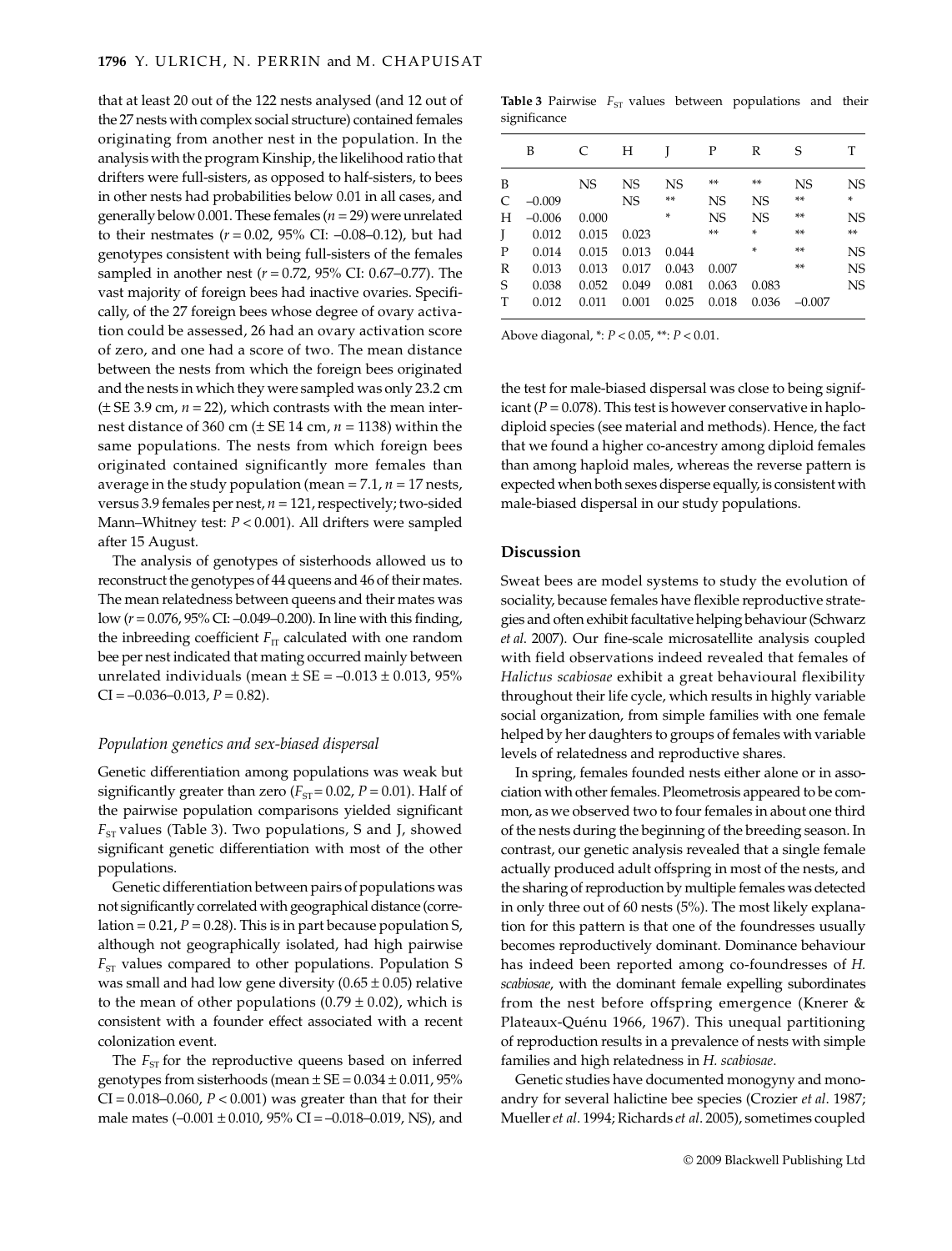with queen replacement by a daughter in cases of orphaning (Mueller 1991; Packer & Owen 1994). In contrast, polygyny and facultative polyandry appear to be rare, the latter having been documented in only one species (Richards *et al*. 1995). Overall, the rarity of polygyny and polyandry in halictine bees supports the hypothesis that they are derived traits and that kin selection is central to the evolution of eusociality in this group (Hughes *et al*. 2008a, b).

The genetic data in *H. scabiosae* show that co-foundresses rarely get a share of reproduction in the nest they helped to establish. Why, then, do they not reproduce solitarily? The answer depends on the inclusive fitness benefits of subordinates, ecological constraints on solitary breeding, and probability that a co-foundress will become the dominant egg-layer (Packer 1986; Keller & Reeve 1994; Tibbetts & Reeve 2003; Field *et al*. 2006). There is some indirect evidence that in *H. scabiosae,* subordinate co-foundresses may increase their inclusive fitness by helping the reproducing queen. First, co-foundresses are likely to be highly related, because sisters often hibernate together in the natal nest (Plateaux-Quénu 1972), and we indeed found sister foundresses in our study population. Females of *Halictus ligatus* hibernate in tunnels under the natal nest and also exhibit a moderate proportion of pleometrotic nests (Packer 1986; Richards & Packer 1998). Second, the high rate of nest failure observed in our field population suggests that ecological constraints are high during the nest founding stage. Pleometrosis is likely to increase the probability of success of the nest during that crucial stage, as it improves nest guarding and reduces cleptoparasitism in halictine bees (Lin 1964; Abrams & Eickwort 1981). Indeed, pleometrotic nests had a higher survival than haplometrotic ones in *H. ligatus* (Richards & Packer 1998) and social nests had lower failure rate and higher productivity than solitary ones in *Megalopta genalis* (Smith *et al*. 2007). Finally, co-foundresses might also have a chance to become the dominant egg-layer (Field *et al*. 2006), and in that case may even be unrelated, as occurs in the paper wasp *Polistes dominulus* (Queller *et al*. 2000; Zanette & Field 2008). In our survey of *H. scabiosae*, at least one unrelated female had active ovaries and one nest contained two sisterhoods whose mothers could not be sisters.

A surprising finding of our study is that we detected females originating from foreign nests in 16% of the overall sample of nests, and in 44% of the nests with complex social structure. These bees were unrelated to their nestmates but were full-sisters of individuals in another nest. These estimates are minimal values, as more foreign bees might have originated from nests that had not been sampled. Two explanations may account for this pattern. First, queens may have laid eggs in neighbouring nests. Second, adult bees might have drifted to neighbouring nests. The second explanation is more likely, because in eight out of the 20 nests containing foreign bees, only foreigners were sampled, which suggests that they had drifted to unoccupied nests.

Moreover, the foreigners came from nests with aboveaverage productivity and they were all caught late in the breeding season, after 15 August.

Drifting was recently found to be relatively common in honeybees (Nanork *et al*. 2005, 2007), bumblebees (Birmingham *et al*. 2004; Lopez-Vaamonde *et al*. 2004) and *Polistes* wasps (Sumner *et al*. 2007), and might have been largely overlooked in the social insects so far (reviewed by Beekman & Oldroyd 2008). Radio-tagging revealed a very high rate of drifting in *Polistes canadensis*. In this species, drifters moved mostly towards nests containing closely related individuals, which suggests that drifters increase their inclusive fitness (Sumner *et al*. 2007). In contrast, drifting in bumblebees and honeybees were associated with increased reproduction of drifters in non-natal nests, which indicates that drifting is a form of social parasitism (Birmingham *et al*. 2004; Lopez-Vaamonde *et al*. 2004; Nanork *et al*. 2005, 2007). In halictine bees, microsatellite analyses have shown that unrelated workers are occasionally present in *Lasioglossum malachurum* nests (Paxton *et al*. 2002; Richards *et al*. 2005) and females of *H. scabiosae* occasionally took over nests of another species (Knerer & Plateaux-Quénu 1967).

Drifting in *H. scabiosae* seems unlikely to increase the indirect component of the inclusive fitness of drifters, for two reasons. First, drifters were unrelated to the members of their host nests. Second, drifters were found late in the breeding season, at a time when host nests did not rear new brood. The second point also makes it unlikely that drifters had reproduced in their host nest, which was confirmed by the lack of ovary activity for the vast majority of drifters.

Our data suggest that drifting might be a way to decrease reproductive competition among related females that are about to enter hibernation. If a female comes from a productive nest, overwintering in the natal nest with many sisters is associated with a high probability of being expelled from the nest by a dominant sister during the next spring. In contrast, drifting to an empty or less populated nest before hibernation, alone or with a few sisters, is likely to increase the chances of direct reproduction in the next breeding season. The fact that drifters came mostly from productive nests and that we captured only drifters in four nests is consistent with this hypothesis. A similar pattern of female dispersal has been documented in the halictine bee *Lasioglossum* (*Chilalictus*) *hemichalceum*. Nest re-use is frequent in this species (Kukuk 2002) and interestingly, part of the females left their natal nests before hibernation, particularly when nests were large (Kukuk *et al*. 2005).

In addition to frequent short-range dispersal by drifting, our genetic data provide evidence for random mating and long-range dispersal in *H. scabiosae*. Two lines of evidence indicate that mating occurs at random in our study populations. First, queens were unrelated to their mates. Second, the inbreeding coefficient of females was indistinguishable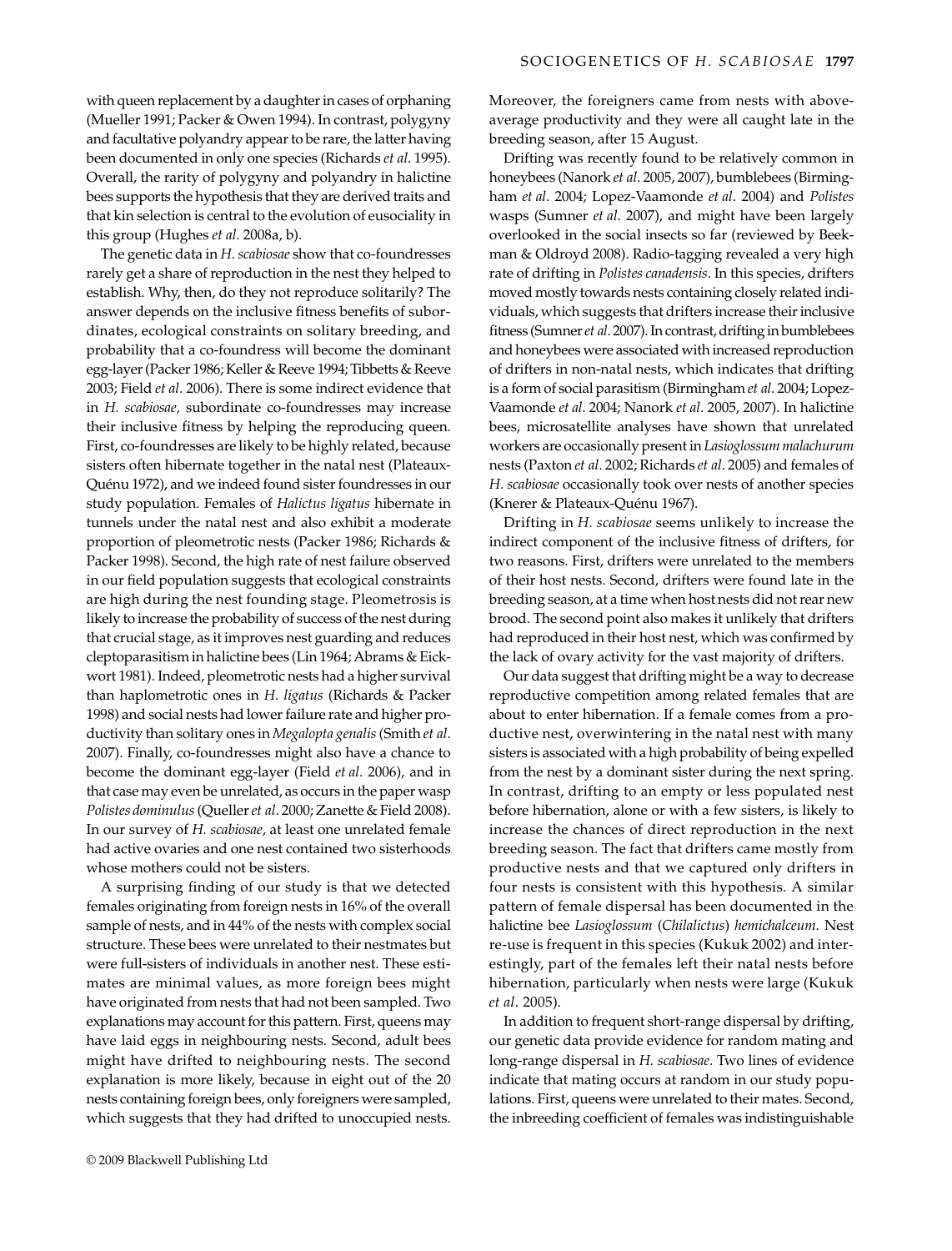from zero. Across populations, the average genetic differentiation was small but significantly greater than zero, amounting to a global  $F_{ST}$  of 2%. The pairwise  $F_{ST}$  was significant for mainly two populations that appeared to be genetically differentiated from the others. One population (J) was geographically and ecologically isolated, being in the city 3.5 km away from the campus (Fig. S1). For the other population (S), the genetic differentiation might be due to the recent colonization of the patch by a small number of founders. We sampled adjacent as well as more distant populations (Fig. S1), which should have permitted to detect a strong pattern of isolation by distance over the scale investigated. The overall lack of isolation by distance among populations therefore suggests that some males and/or females disperse over long distances. Hence, these data on mating system and population differentiation suggest fairly extensive gene flow within and between populations, even if some newly founded populations may become temporarily differentiated.

The comparison of the degree of genetic differentiation in females and males sampled after dispersal indicates that males disperse more than females in *H. scabiosae*. This is in line with observations from several authors, who have suggested that females are philopatric in sweat bees, as they tend to re-use or stay close to their natal nests (Kukuk & Decelles 1986; Yanega 1990; Potts & Willmer 1998), while males have been shown to prefer females from a population other than their own in *Lasioglossum zephyrum* and *L. malachurum* (Smith & Ayasse 1987). It is also consistent with the hypothesis that short-distance drifting might decrease local resource competition among related females. But even if dispersal is globally male biased, our field observations indicate that females are far from being completely philopatric. Extensive female movement occurred during the nest-founding stage, with a decrease in the number of active nests, the disappearance of many individuals, and occasional movements to neighbouring nests, up to 20 m away. Moreover, some long-distance dispersal by females is also expected from the ecology of *H. scabiosae* and other groundnesting bees that are pioneer species occupying unstable, anthropogenic and patchy habitat with low vegetation cover (Packer & Owen 2001).

Altogether, the microsatellite data revealed an unusually high level of behavioural plasticity in *H. scabiosae* throughout its life cycle, which resulted in highly variable social structure and alternative dispersal strategies, with malebiased dispersal overall and occasional colonization of distant patches by females, as well as frequent drifting of females from one nest to the other within populations. This diversity calls for further studies on the ecological and social correlates of plastic behaviour, and in particular on the adaptive nature of joint nest founding, drifting and patch colonization.

### **Acknowledgements**

We thank Nadège Remollino for help in the laboratory, Robert J. Paxton for providing us with microsatellite primer sequences ahead of publication, Andrew F.G. Bourke, Jérôme Goudet, Jean-François Huertas, Morgan Pearcy and Robert J. Paxton for discussion or comments on the manuscript. This research was supported by grant 3100AO-108263 from the Swiss National Science Foundation.

#### **References**

- Abrams J, Eickwort GC (1981) Nest switching and guarding by the communal sweat bee *Agapostemon virescens* (Hymenoptera, Halictidae). *Insectes Sociaux*, **28**, 105–116.
- Batra SWT (1966) Nesting behavior of *Halictus scabiosae* in Switzerland (Hymenoptera Halictidae). *Insectes Sociaux*, **13**, 87–92.
- Beekman M, Oldroyd BP (2008) When workers disunite: intraspecific parasitism by eusocial bees. *Annual Review of Entomology*, **53**, 19–37.
- Beekman M, Peeters C, O'Riain MJ (2006) Developmental divergence: neglected variable in understanding the evolution of reproductive skew in social animals. *Behavioral Ecology*, **17**, 622– 627.
- Birmingham AL, Hoover SE, Winston ML, Ydenberg RC (2004) Drifting bumble bee (Hymenoptera: Apidae) workers in commercial greenhouses may be social parasites. *Canadian Journal of Zoology*, **82**, 1843–1853.
- Brady SG, Sipes S, Pearson A, Danforth BN (2006) Recent and simultaneous origins of eusociality in halictid bees. *Proceedings of the Royal Society B: Biological Sciences*, **273**, 1643–1649.
- Chapuisat M, Bocherens S, Rosset H (2004) Variable queen number in ant colonies: no impact on queen turnover, inbreeding, and population genetic differentiation in the ant *Formica selysi*. *Evolution*, **58**, 1064–1072.
- Clutton-Brock T (2002) Breeding together: kin selection and mutualism in cooperative vertebrates. *Science*, **296**, 69–72.
- Crozier RH, Smith BH, Crozier YC (1987) Relatedness and population structure of the primitively eusocial bee *Lasioglossum zephyrum* (Hymenoptera: Halictidae) in Kansas. *Evolution*, **41**, 902–910.
- Danforth BN (2002) Evolution of sociality in a primitively eusocial lineage of bees. *Proceedings of the National Academy of Sciences, USA*, **99**, 286–290.
- Eickwort GC, Eickwort JM, Gordon J, Eickwort MA (1996) Solitary behavior in a high altitude population of the social sweat bee *Halictus rubicundus* (Hymenoptera: Halictidae). *Behavioral Ecology and Sociobiology*, **38**, 227–233.
- Field J, Cronin A, Bridge C (2006) Future fitness and helping in social queues. *Nature*, **441**, 214–217.
- Goodnight KF, Queller DC (1999) Computer software for performing likelihood tests of pedigree relationship using genetic markers. *Molecular Ecology*, **8**, 1231–1234.
- Goudet J (1995) FSTAT (version 1.2): a computer program to calculate *F*-statisics. *Journal of Heredity*, **86**, 485–486.
- Goudet J (2005) Hierfstat, a package for R to compute and test hierarchical *F*-statistics. *Molecular Ecology Notes*, **5**, 184–186.
- Goudet J, Perrin N, Waser P (2002) Tests for sex-biased dispersal using bi-parentally inherited genetic markers. *Molecular Ecology*, **11**, 1103–1114.
- Griffin AS, West SA (2003) Kin discrimination and the benefit of helping in cooperatively breeding vertebrates. *Science*, **302**, 634–636.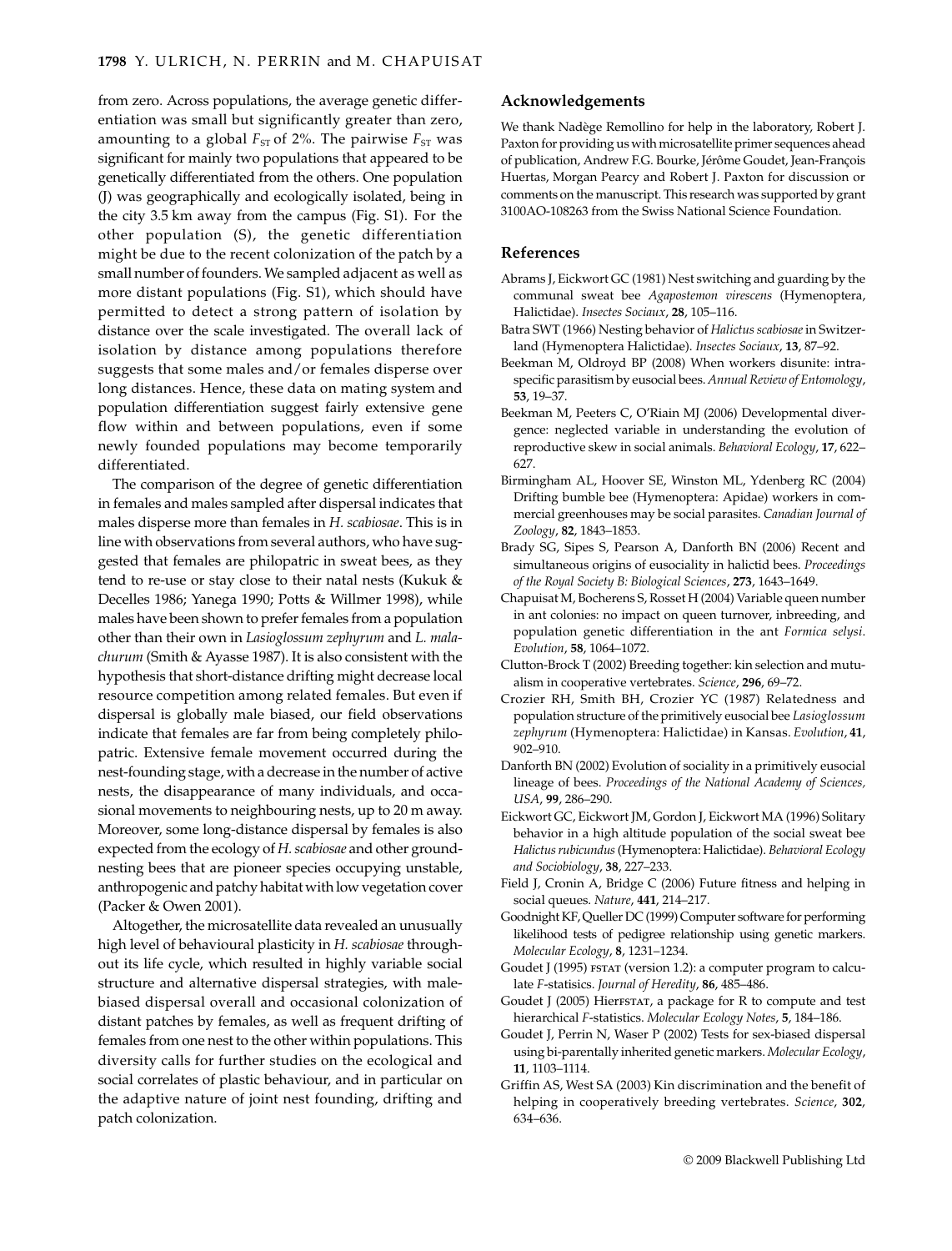- Hart AG, Ratnieks FLW (2005) Crossing the taxonomic divide: conflict and its resolution in societies of reproductively totipotent individuals. *Journal of Evolutionary Biology*, **18**, 383– 395.
- Hughes WOH, Oldroyd BP, Beekman M, Ratnieks FLW (2008a) Ancestral monogamy shows kin selection is key to the evolution of eusociality. *Science*, **320**, 1213–1216.
- Hughes WOH, Ratnieks FLW, Oldroyd BP (2008b) Multiple paternity or multiple queens: two routes to greater intracolonial genetic diversity in the eusocial Hymenoptera. *Journal of Evolutionary Biology*, **21**, 1090–1095.
- Keller L, Reeve HK (1994) Partitioning of reproduction in animal societies. *Trends in Ecology & Evolution*, **9**, 98–102.
- Knerer G, Plateaux-Quénu C (1966) Sur la polygynie chez les halictinae (Insectes Hyménoptères). *Comptes Rendus de l'Académie des Sciences (Paris)*, **263**, 2014–2017.
- Knerer G, Plateaux-Quénu C (1967) Usurpation de nids étrangers et parasitisme facultatif chez *Halictus scabiosae* (Rossi) (Insecte Hyménoptère). *Insectes Sociaux*, **14**, 47–50.
- Kukuk PF (2002) Nest reuse in a communal halictine bee, *Lasioglossum* (*Chilalictus*) *hemichalceum* (Hymenoptera: Halictidae). *Journal of the Kansas Entomological Society*, **75**, 3–7.
- Kukuk PF, Decelles PC (1986) Behavioral evidence for population structure in *Lasioglossum* (*Dialictus*) *zephyrum*: female dispersion patterns. *Behavioral Ecology and Sociobiology*, **19**, 233–239.
- Kukuk PF, Forbes SH, Zahorchack R, Riddle A, Pilgrim K (2002) Highly polymorphic microsatellite markers developed for the social halictine bee *Lasioglossum* (*Chilalictus*) *hemichalceum*. *Molecular Ecology Notes*, **2**, 529–530.
- Kukuk PF, Bitney C, Forbes SH (2005) Maintaining low intragroup relatedness: evolutionary stability of nonkin social groups. *Animal Behaviour*, **70**, 1305–1311.
- Lin N (1964) Increased parasitic pressure as a major factor in the evolution of social behavior in halictine bees. *Insectes Sociaux*, **11**, 187–192.
- Lopez-Vaamonde C, Koning JW, Brown RM, Jordan WC, Bourke AFG (2004) Social parasitism by male-producing reproductive workers in a eusocial insect. *Nature*, **430**, 557–560.
- Mueller UG (1991) Haplodipoidy and the evolution of facultative sex ratios in a primitively eusocial bee. *Science*, **254**, 442–444.
- Mueller UG, Eickwort GC, Aquadro CF (1994) DNA fingerprinting analysis of parent-offspring conflict in a bee. *Proceedings of the National Academy of Sciences, USA*, **91**, 5143–5147.
- Nanork P, Paar J, Chapman NC, Wongsiri S, Oldroyd BP (2005) Asian honeybees parasitize the future dead. *Nature*, **437**, 829– 829.
- Nanork P, Chapman NC, Wongsiri S *et al*. (2007) Social parasitism by workers in queenless and queenright *Apis cerana* colonies. *Molecular Ecology*, **16**, 1107–1114.
- Packer L (1986) Multiple-foundress associations in a temperate population of *Halictus ligatus* (Hymenoptera, Halictidae). *Canadian Journal of Zoology*, **64**, 2325–2332.
- Packer L, Owen RE (1994) Relatedness and sex ratio in a primitively eusocial halictine bee. *Behavioral Ecology and Sociobiology*, **34**, 1–10.
- Packer L, Owen R (2001) Population genetic aspects of pollinator decline. *Conservation Ecology*, **5**, art. 4, Available from URL: [http://www.consecol.org/vol5/iss1/art4.](http://www.consecol.org/vol5/iss1/art4)
- Paxton RJ, Ayasse M, Field J, Soro A (2002) Complex sociogenetic organization and reproductive skew in a primitively eusocial sweat bee, *Lasioglossum malachurum*, as revealed by microsatellites. *Molecular Ecology*, **11**, 2405–2416.
- © 2009 Blackwell Publishing Ltd
- Paxton RJ, Arevalo E, Field J (2003) Microsatellite loci for the eusocial *Lasioglossum malachurum* and other sweat bees (Hymenoptera, Halictidae). *Molecular Ecology Notes*, **3**, 82–84.
- Plateaux-Quénu C (1972) *La Biologie des Abeilles Primitives*. Masson & Cie, Paris.
- Potts SG, Willmer P (1998) Compact housing in built-up areas: spatial patterning of nests in aggregations of a ground-nesting bee. *Ecological Entomology*, **23**, 427–432.
- Queller DC, Goodnight KF (1989) Estimating relatedness using genetic markers. *Evolution*, **242**, 258–275.
- Queller DC, Zacchi F, Cervo R *et al*. (2000) Unrelated helpers in a social insect. *Nature*, **405**, 784–787.
- Richards MH (2000) Evidence for geographic variation in colony social organization in an obligately social sweat bee, *Lasioglossum malachurum* Kirby (Hymenoptera; Halictidae). *Canadian Journal of Zoology*, **78**, 1259–1266.
- Richards MH, Packer L (1998) Demography and relatedness in multiple-foundress nests of the social sweat bee, *Halictus ligatus*. *Insectes Sociaux*, **45**, 97–109.
- Richards MH, Packer L, Seger J (1995) Unexpected patterns of parentage and relatedness in a primitively eusocial bee. *Nature*, **373**, 239–241.
- Richards MH, von Wettberg EJ, Rutgers AC (2003) A novel social polymorphism in a primitively eusocial bee. *Proceedings of the National Academy of Sciences, USA*, **100**, 7175–7180.
- Richards MH, French D, Paxton RJ (2005) It's good to be queen: classically eusocial colony structure and low worker fitness in an obligately social sweat bee. *Molecular Ecology*, **14**, 4123–4133.
- Ross KG (2001) Molecular ecology of social behaviour: analyses of breeding systems and genetic structure. *Molecular Ecology*, **10**, 265–284.
- Schwarz MP, Richards MH, Danforth BN (2007) Changing paradigms in insect social evolution: Insights from halictine and allodapine bees. *Annual Review of Entomology*, **52**, 127–150.
- Smith BH, Ayasse M (1987) Kin-based male mating preferences in two species of halictine bee. *Behavioral Ecology and Sociobiology*, **20**, 313–318.
- Smith AR, Wcislo WT, O'Donnell S (2007) Survival and productivity benefits to social nesting in the sweat bee *Megalopta genalis* (Hymenoptera: Halictidae). *Behavioral Ecology and Sociobiology*, **61**, 1111–1120.
- Soro A, Paxton RJ (2009) Characterization of 14 polymorphic microsatellite loci for the facultatively eusocial sweat bee *Halictus rubicundus* (Hymenoptera, Halictidae) and their variability in related species. *Molecular Ecology Resources*, **9**, 150– 152.
- Sumner S, Lucas E, Barker J, Isaac N (2007) Radio-tagging technology reveals extreme nest-drifting behavior in a eusocial insect. *Current Biology*, **17**, 140–145.
- Tibbetts EA, Reeve HK (2003) Benefits of foundress associations in the paper wasp *Polistes dominulus*: increased productivity and survival, but no assurance of fitness returns. *Behavioral Ecology*, **14**, 510–514.
- Weir BS, Cockerham CC (1984) Estimating *F*-statistics for the analysis of population structure. *Evolution*, **38**, 1358–1370.
- Yanega D (1988) Social plasticity and early-diapausing females in a primitively social bee. *Proceedings of the National Academy of Sciences, USA*, **85**, 4374–4377.
- Yanega D (1989) Caste determination and differential diapause within the first brood of *Halictus rubicundus*. New York (Hymenoptera, Halictidae). *Behavioral Ecology and Sociobiology*, **24**, 97–107.